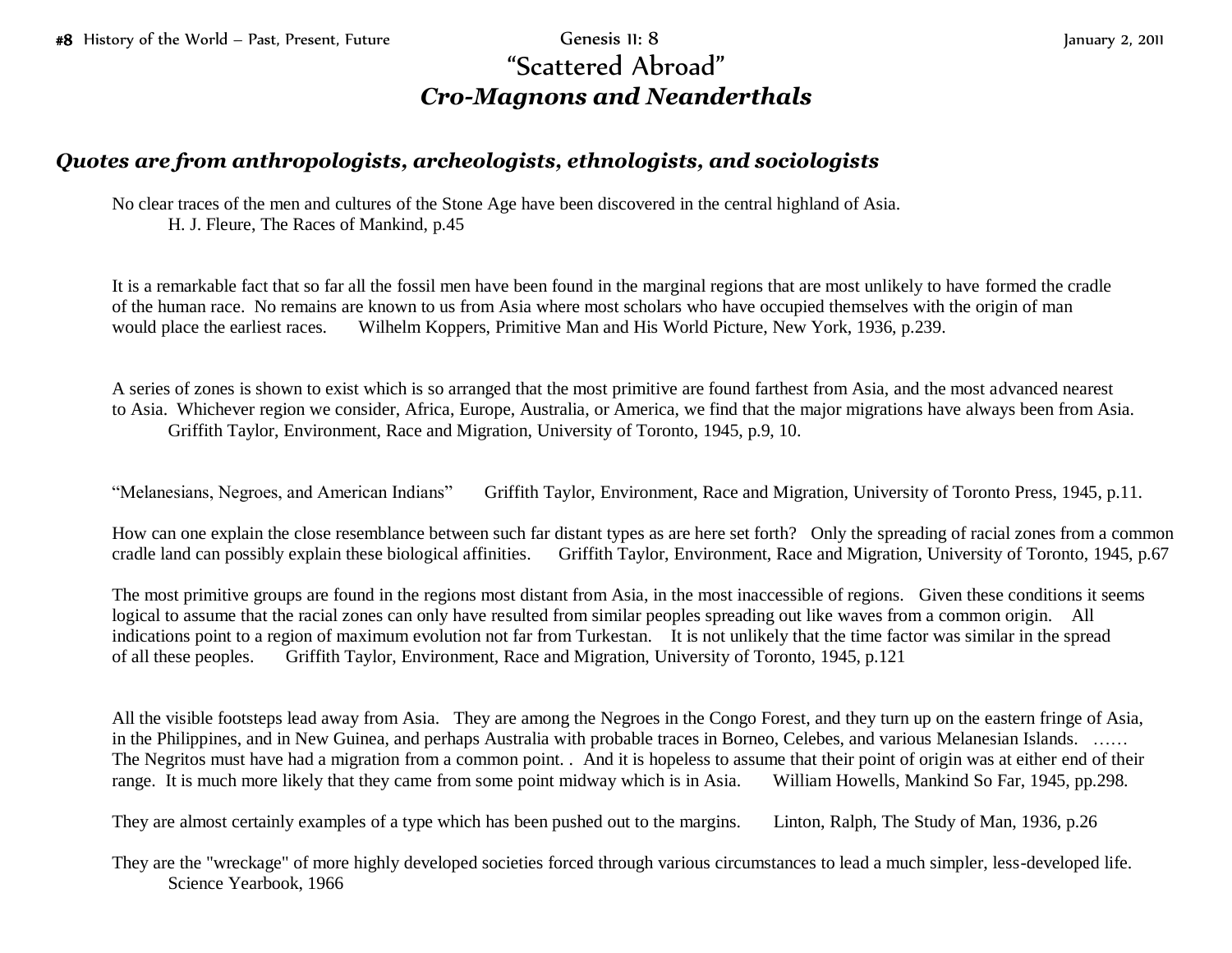**Genesis 1:26** Then God said, "Let Us make man in Our image, according to Our likeness"

Genesis 8:4 In the seventh month, on the seventeenth day of the month, the ark rested upon the mountains of Ararat.

Genesis 9:18-19 Now the sons of Noah who came out of the ark were Shem and Ham and Japheth. These three were the sons of Noah, and from these the whole earth was populated.

**26** He said, "Blessed be the LORD, The God of Shem;

And let Canaan be his servant And let **Ham** be his **(personal)** designer

**27** "May God **(gradually)** enlarge Japheth,

And let him dwell in the tents of Shem;

And let Canaan be his servant And let **Ham** be his **(personal)** designer

**Genesis 10:6** The sons of Ham were Cush and Mizraim and Put and Canaan.

**7** The sons of Cush were Seba and Havilah and Sabtah and Raamah and Sabteca; and the sons of Raamah were Sheba and Dedan.

**Genesis 10:8** Now Cush became the father of Nimrod

**10** The beginning of his kingdom was Babel and Erech and Accad and Calneh, in the land of Shinar.

**Genesis 11:2** It came about as they journeyed east, that they found a plain in the land of Shinar and settled there.

**4** They said, "Come, let us build for ourselves a city, and a tower whose top will reach into heaven **a tower whose top is the heavens**, and let us make for ourselves a name, otherwise we will be scattered abroad over the face of the whole earth."

**8** So the LORD scattered **flung** them **rapidly** abroad from there over the face of the whole earth; and they stopped building the city.

RadicalGrace.com – History of the World #8, Page 1 & 2 of 3